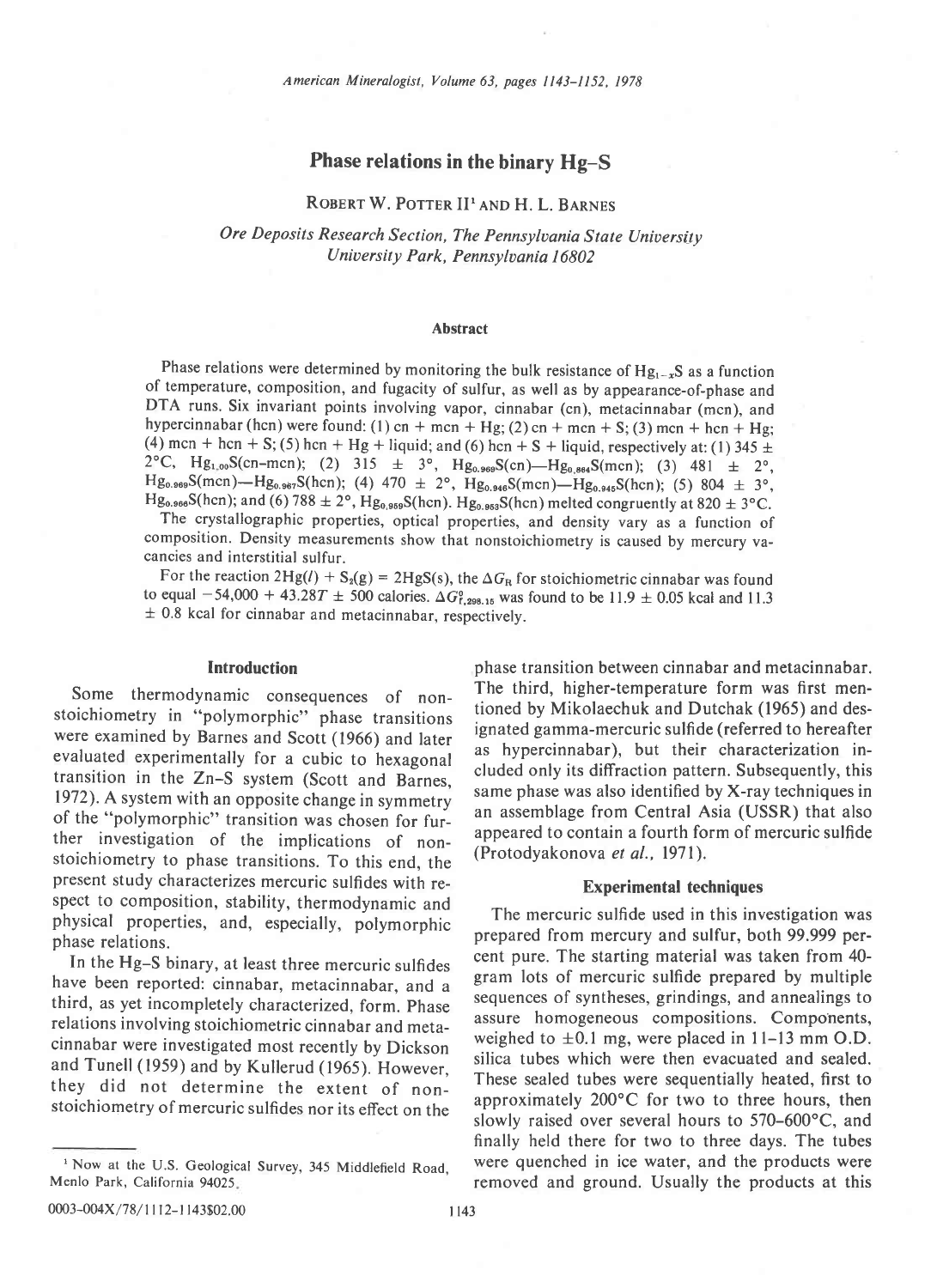stage included some minor amounts of sulfide-armored mercury. The walls of the silica tube invariably were thinly coated with both sulfur and mercuric sulfide quenched from the vapor. To compensate for the sulfur lost to the vapor, the tube was weighed and then washed with carbon disulfide to dissolve the sulfur and free the mercuric sulfide apparently included in the thin film of sulfur. The mercuric sulfide recovered from the walls and the silica tube was weighed, and the amount of sulfur lost (i.e., dissolved by the carbon disulfide) was calculated by difference . An amount of sulfur equal to that lost, plus the recovered mercuric sulfide, was added to the other products and then mixed by grinding. For further heating, this mixture was sealed into a second evacuated silica tube having minimum vapor space.

In the second heating cycle, the charge was heated to 570-600'C for approximately 24-30 hours and then cooled slowly to  $350-310^{\circ}$ C and annealed for 6l0 days before being quenched. The product was removed and ground, and any sulfur lost to the vapor, usually 2 to 5 mg at this stage, was added by the above method. Finally, the products were sealed in a third silica tube and annealed at 350-310'C for two to four days to insure homogeneity. This tube was then quenched, and its composition corrected for the sulfur lost to the vapor during the annealing process. It is estimated that, by this procedure, all compositions are known to within  $\pm 0.15$  atomic percent mercury. This uncertainty is primarily due to the loss of material during grinding and regrinding of the products. The amount of material lost was determined by comparing the initial starting weight of the reactants



Fig. l. Resistance cells and electrodes used in this study. (a) Double-tube resistance cell used to measure R as a function of T and  $fS_2$ . Each end of the tube is enclosed in separate adjacent furnaces. (b) Single-tube resistance cell used to measure R as a function of  $T$  and  $X$ . (c) Design of sheathed electrodes used within tubes of types (a) and (b).

and the weight of the mercuric sulfide (corrected for sulfur lost to the vapor) recovered at the conclusion of the synthesis.

Most of the experimental data were gathered in this investigation by monitoring the relative resistance, R, of charges of mercuric sulfide while varying either temperature,  $T$ , at constant composition,  $X$ ,  $T$ at constant fugacity of sulfur,  $fS_2$ , or by varying both T and  $fS_2$ . The R of a charge of mercuric sulfide, or, for that matter, any sulfide solid solution, is a function of T, X,  $fS_2$ , and crystalline state. Varying any one of these parameters produces a concomitant change in R. The change may be very large where phase changes occur, as caused, for example, by the difference in resistivity of 10<sup>10</sup> ohms between cinnabar and metacinnabar (Zallen and Slade, 1970). Each phase has not only a definitive R but also different values of  $(dR/dT)_{X,\text{fS}_2}$  and  $(dR/dfS_2)_{T,X}$ . Any discontinuous change in these partial derivatives indicates a change in the phase assemblage present; consequently, the determination of phase boundaries is possible by measuring R at controlled T and  $fS_2$ without having to resort to quenching.

To measure R as a function of the three variables, T, X, and  $\mathcal{S}_2$ , two Ti electrodes were buried in powdered charges of mercuric sulfide, as illustrated in Figure 1. To conduct runs so that T and  $fS_2$  could be varied, a 32-cm-long resistance cell, shown in Figure la, was used. The cell was placed in two abutting furnaces so that  $T$  could be controlled independently for each end of the cell. The cell used to measure R as a function of  $T$  and  $X$  was smaller, about 6 cm long, and simpler in design (Fig. lb). A mercuric sulfide of known  $X$  was sealed in the single-tube cell and  $\bf{R}$  was measured with increasing  $T$  as the whole cell was heated in a single furnace.

The bulk relative resistance is a function of the packing, volume,  $X$ , and  $T$  of the material between the electrodes. Electrode spacings were adjusted to maintain roughly the same R for each run. The titanium electrodes (99.9 percent) were sheathed in glass except for the small portion buried in the mercuric sulfide. The two factors controlling the life of a resistance cell were the migration of the charge to the cool end of the double-tube cell by vapor transport, and the reaction of the electrodes to form a sulfide or amalgam. Mercuric sulfide does not appear to dissolve significant amounts of titanium; however, in the presence of mercury vapor or liquid sulfur, the surface of the electrodes eventually tarnished. Surface films affected the resistance locally, causing minor random fluctuations in R as they formed or decomposed during the run. This effect was readily detect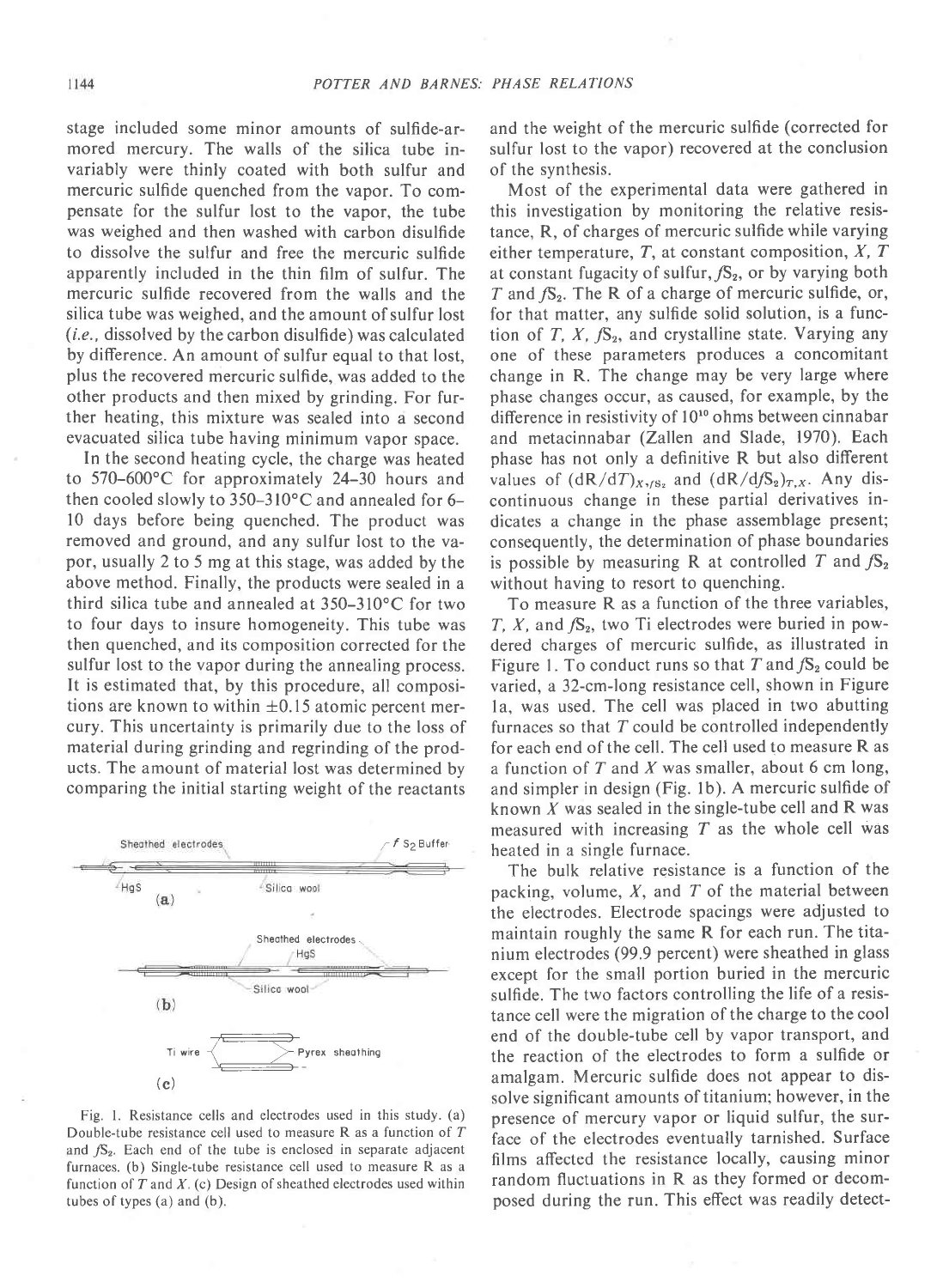able and was found to occur after 500 to 600 hours of use. Apparently, mercury was the more effective agent in attacking the electrodes, as those used in determining the dissociation of mercuric sulfide were the shortest lived.

Temperatures were measured using chromel-alumel thermocouples, a Wolf potentiometer, and an electronic reference junction simulating  $0^{\circ}$ C. The thermocouples used in this study were calibrated against a platinum resistance thermometer, and temperatures corrected accordingly.

Liquid sulfur in the low-temperature end of the double-tube resistance cell (Fig. la) was used to buffer the  $fS_2$  in the high-temperature end of the cell. At a total sulfur pressure fixed by the liquid sulfur at the cold end, the  $fS_2$  is a function of temperature along the tube, because of changes in degree of polymerization of sulfur vapor. Based on this total sulfur pressure, the association constants for the vapor, and the temperature, the  $fS_2$  at the high-temperature, mercuric sulfide end of the resistance cell may be calculated. The total sulfur pressure and equilibrium constants for the polymers of sulfur vapor as a function of temperature, derived from the measurements of Detry et al. (1964), were used for this calculation.

The quenched-tube experiments were prepared similarly to the "simple silica tube" experiments described by Kullerud (1971). In these experiments, charges were equilibrated at temperature for I to 30 days, quenched, and the contents examined by X-ray diffraction and transmitted and reflected-light microscopy.

DTA measurements were made on previously synthesized mercuric sulfide samples of known stoichiometry sealed in an evacuated silica tube with a thermocouple well in its base; measurements were also made on mixtures of HgS and Hg to evaluate effects of armoring.

Earlier experimental work on the inversion of stoichiometric mercuric sulfide was based on identifying cinnabar and metacinnabar by color (Dickson and Tunell, 1959). However, we found that composite grains of cinnabar and metacinnabar appeared black when viewed in reflected light, whereas in transmitted light they consisted of patches of red (cinnabar) and black (metacinnabar). Therefore, it was assumed that if a finely-powdered charge of mercuric sulfide appeared black in reflected light, it contained metacinnabar. Consequently, the color of charges was monitored as a function of temperature to determine the lower boundary of the cinnabar  $+$  metacinnabar two-phase field.

In order to observe the color at temperature, a

finely-powdered charge of mercuric sulfide was sealed in an evacuated tube having minimized vapor space, and that tube was sealed inside a second silica tube which in turn was sealed in a third silica tube. This procedure insulated the charge during observation of the hot sample. A series of nested tubes was placed in a split furnace, heated to the desired temperature, and held at the temperature for 6-24 hours, after which the furnace was opened and the color of the charge examined under strong overhead illumination from a high-intensity tungsten lamp.

Different compositions of cinnabar had colors varying from bright vermilion to a dull reddish-black for powders, or a dark purple in clear transparent crystals. This observation was quantified by reflectance spectra obtained on a Beckman 2A reflectance spectrometer with powdered MgO as a reference standard. Prior to measurement, mercuric sulfide samples were ground to a fine powder and pressed into the sample holders. The spectra were measured, and then the mercuric sulfide was removed, reground, and again mounted in the sample holder to repeat the spectral measurements. The effect of grain size on the spectra was minimized by this procedure.

Solid phases were identified at elevated temperature with an X-ray diffraction camera in which both T and  $fS_2$  could be controlled. The basic features of the design of this unit are as follows: the sample holder, with an  $fS_2$  buffer, was sealed in an evacuated silica tube with a  $190^\circ$  mica window for the X-ray beam. This assemblage had a chromel heating element cemented to its outer surface, which was further enclosed in insulation. The furnace unit was then mounted in an aluminum vacuum chamber with a nickel window that, in turn, was mounted on a Picker X-ray diffractometer for use with Cu radiation.

### Experimental results

Figure 2 is a  $T-X$  condensed phase diagram of the system mercury-sulfur. Most of the experimental data on which the diagram is based were obtained on compositions between 50 and 46 atomic percent mercury at temperatures of 100 to 600'C. However, a series of experiments were conducted to check the configuration of the phase fields at other compositions shown as solid circles in Figure 2. These consisted of seven quench-tube runs, one DTA run, and a series of aqueous and dry experiments intended to synthesize any phase of the composition  $Hg_2S$ .

The contents of two quench-tube experiments in the two-liquid region on the sulfur-rich side of mercuric sulfide were analyzed by microprobe after quenching to determine the composition of the sulfur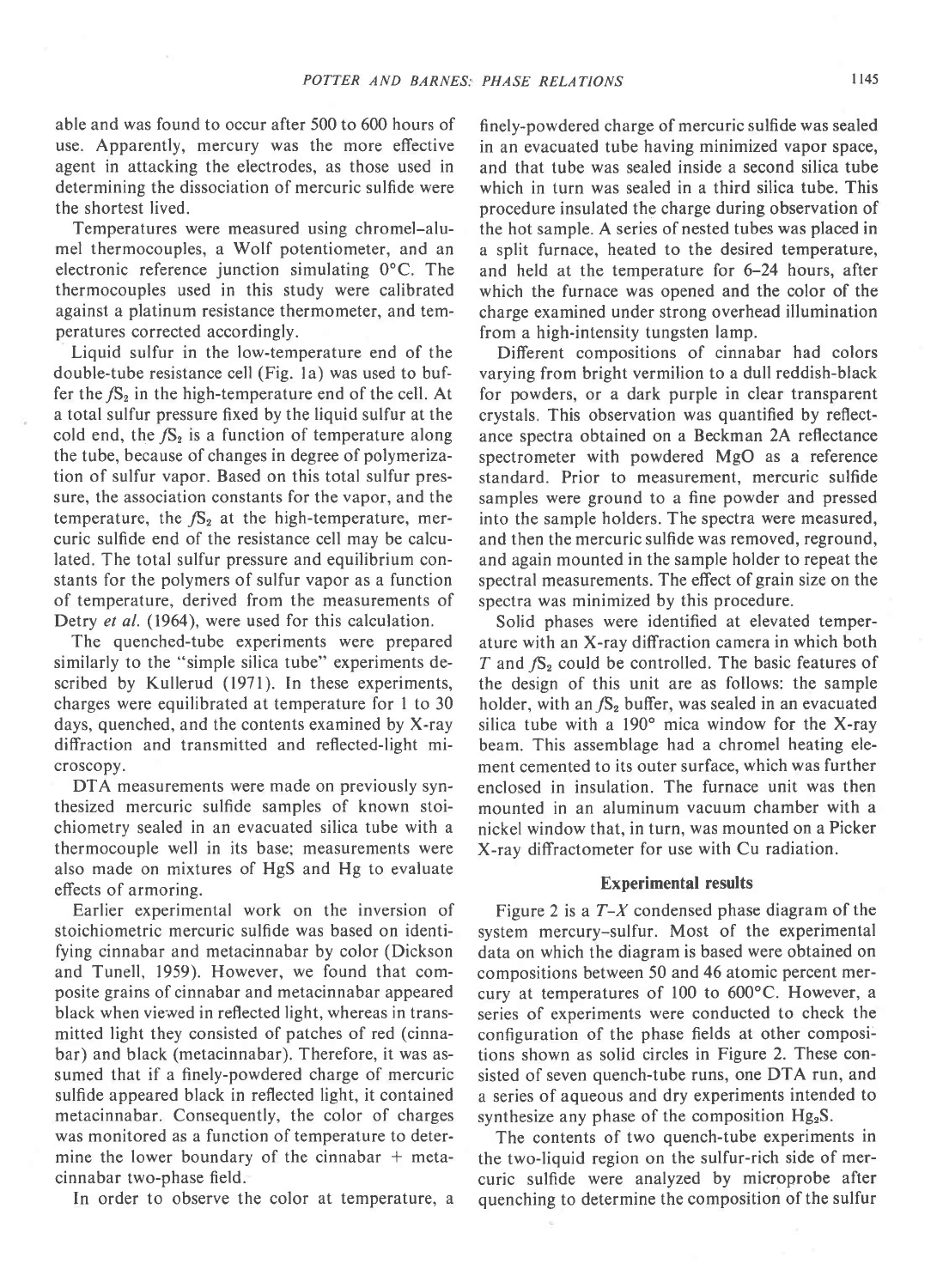

Fig. 2. Phase relations in the mercury-sulfur system. Vapor is present with all assemblages.



Fig. 3. An enlargement of the central part of Fig. 2. The symbols in order from top to bottom and left to right represent the following assemblages all of which include vapor: open diamonds, hypercinnabar + Hg; filled diamonds, hypercinnabar;  $\times$ , hypercinnabar  $+$  S; open boxes, metacinnabar  $+$  Hg; filled circles, metacinnabar;  $+$ , metacinnabar  $+$  S; open triangles, cinnabar  $+$ Hg; open circles, cinnabar; and filled triangles, cinnabar  $+$  S. Phase boundaries, and their uncertainties, where determined by resistance measurements are shown by l-bars and where determined by quenched runs by a circled dash.

liquid. At 485'C the sulfur liquid contained 0.4 atomic percent mercury, whereas at  $520^{\circ}$ C the sulfur liquid had a composition of 0.5 atomic percent mercury.

The data on the composition of the mercury-rich liquid in Figure 2 (rectangles) are from Pajaczkowska and Dzuiba (1971). However, they failed to correct for sulfur lost to the vapor, so these data points may be somewhat too high in sulfur content.

Figure 3 shows an expansion of that part of Figure 2 where most of the experiments were conducted, *i.e.*, 100-600'C and from 50-46 atomic percent Hg. Limiting conditions in the phase relations on Figures 2 and 3 are as follows. The maximum congruent melting temperature for mercuric sulfides was found for a composition of 48.90 atomic percent mercury at820  $\pm$  3°C. Because a vapor phase is present, the composition of the melt and solid will not necessarily be the same at this melting point. Hypercinnabar is in equilibrium with melt down to 804  $\pm$  3°C on the mercury-rich side, and down to 788  $\pm$  2°C on the sulfurrich side. Hypercinnabar in equilibrium with liquid mercury inverts to metacinnabar at  $481 \pm 3$ °C, and at 470  $\pm$  3°C in equilibrium with liquid sulfur. In equilibrium with liquid mercury, metacinnabar inverts to cinnabar at  $345 \pm 2$ °C, and in equilibrium with liquid sulfur the inversion occurs at  $315 \pm 3$ °C.

Evidence for a compound of the composition  $Hg_2S$ has been reported by Glistenko (1936), Zhuk (1954), and others. Glistenko (1936) claims to have synthesized it by precipitation from a mercurous chloride solution when reacted with a sodium sulfide solution. His procedure was followed, and the precipitate was examined by X-ray diffraction, but it consisted of finely crystalline metacinnabar. Because this procedure was similar to those used by the other authors, these results, along with the inability to synthesize it directly from the elements, suggest that  $Hg_2S$  is not a stable phase in the mercury-sulfur system.

In comparison to the quenched-tube experiments, the resistance experiments (Fig. la) used to determine phase boundaries at  $fS_2$  and T equilibrated more rapidly because they involved solid-vapor reactions, which are not as readily plagued by armoring as solid-solid reactions. The results of these experiments are shown in Figure 4, together with the sulfur condensation curve taken from Barton and Skinner (1967). Each of these invariant points has a fourth curve, with vapor absent, originating from it and extending to higher total pressures; these curves cannot be shown in Figure 4.

The reflectance spectra for four compositions of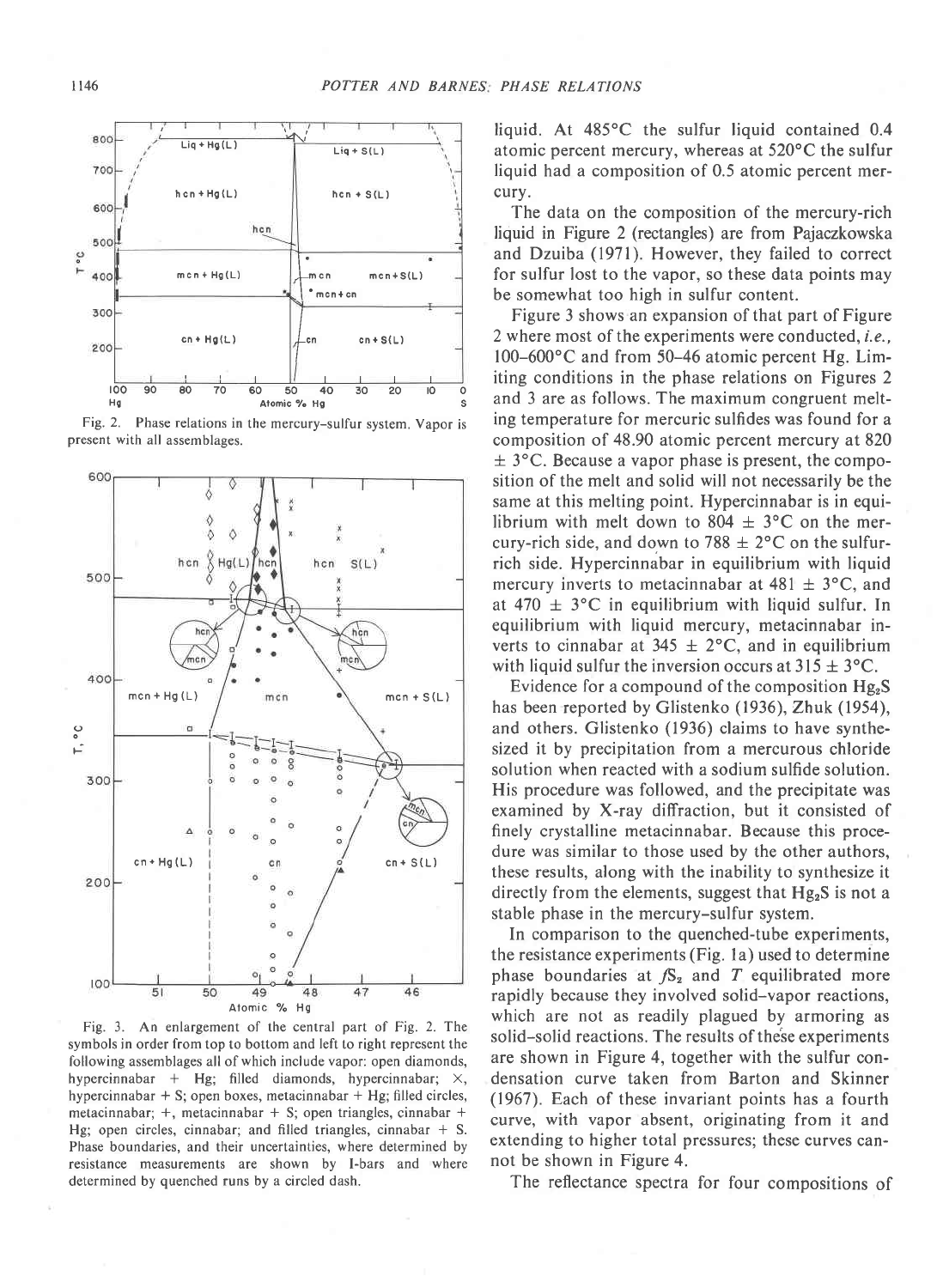

Fig. 4.  $T-\sqrt{S_2}$  projection of the system mercury-sulfur. The size of data points indicates the uncertainty of numerical values; see Fig. 7.

cinnabar are shown in Figure 5 for wavelengths between 500 and 800 nm. A plot of reflectance  $vs.$  Hg/S atomic ratio at two wavelengths, 600 and 700 nm, was constructed from the data of Figure 5 as a basis for analysis (Fig. 6). The scatter in the points in Figure 6 was the result of grain-size variation, which caused reflectance to change by a maximum of 5 percent; in confirmation, Hunt et al. (1971) show variations of 20 percent at the same wavelength with a wider range of grain size than was employed in our measurements. They show near the absorption edge, at approximately 600 nm, a minimum in the spread of their values owing to grain size. Our values taken near 600 nm (Fig. 6) yield a linear relation between reflectance and composition with a maximum uncertainty in values of reflectance of 2 percent. Applying this technique allows for the determination of composition to within  $\pm 0.005$  in mole fraction Hg. The major disadvantage of this technique is that it requires about I gram of material.

An IRD Guinier-Hägg camera and an X-ray diffractometer were used with an internal NaCl standard to measure the X-ray diffraction patterns of mercuric sulfides. The resulting cell dimensions of five different compositions of cinnabar are given in Table l. Over the respective composition range of cinnabar,  $a$  changes 0.35 percent and  $c$  changes 0.39 percent. The variation of the unit cell of cinnabar with composition can be used to determine composition within  $\pm 0.005$  in Hg: S atomic ratio.

In the pure mercury-sulfur system, hypercinnabar is a nonquenchable phase; however, mercuric oxide  $(\sim 2$  percent) was found to stabilize hypercinnabar



Fig. 5. Reflectance spectra of four different compositions of cinnabar using MgO as a reference standard.

just as iron and zinc stabilize metacinnabar, which allowed quenching to room conditions. The stabilized hypercinnabar has the same X-ray pattern as that listed for gamma-mercuric sulfide in the Powder Diffraction File. The high-temperature X-ray pattern accounts satisfactorily for the major reflections of hypercinnabar, thus confirming its identity as the high-temperature phase.

### Discussion of results

#### Phase equilibria

Most of the phase equilibria were determined by monitoring R as a function of the variables  $T$ ,  $X$ , and



Fig. 6. Reflectance of powdered cinnabar for light of two wavelengths, 600 nm (dashed line) and 700 nm (solid line).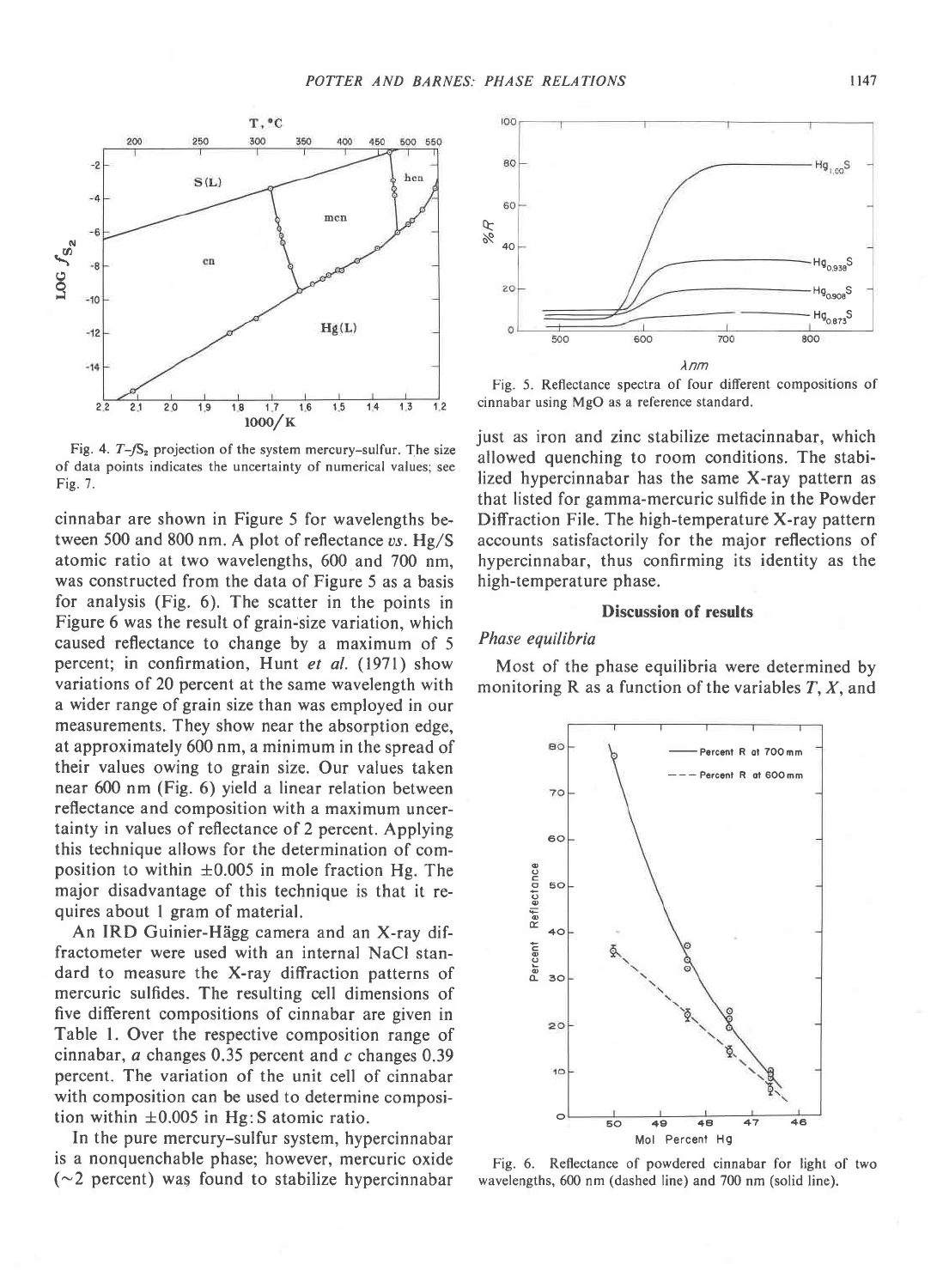Table l. Unit-cell dimensions for five cinnabars (hexagonal) of different compositions

| Hg/S  | a in A <sup>o</sup> | $c$ in $A^0$               |  |
|-------|---------------------|----------------------------|--|
| 1,000 | $4.1479 + 0.0007$   | $9.4960 + 0.0015$          |  |
| 0.951 | $4.1525 + 0.0007$   | $9.5075 + 0.0016$          |  |
| 0.938 | $4.1547 + 0.0008$   | $9.5127 + 0.0018$          |  |
| 0.908 | $4.1585 + 0.0012$   | $9.5218 + 0.1128$          |  |
| 0.873 | $4.1624 + 0.0017$   | $9.5327 + 0\triangle 0038$ |  |

 $/S<sub>2</sub>$ . The validity of this method for determining phase boundaries can be seen by comparing the results with those determined by DTA. Table 2 shows such a comparison for the cinnabar-metacinnabar transition for various compositions of mercuric sulfide. Both methods yield values for the transition that are in agreement within the estimated uncertainties.

There has been satisfactory agreement on the temperature of the cinnabar-metacinnabar transition for stoichiometric mercuric sulfide. Dickson and Tunell (1959) and Kullerud (1965) reported the cinnabarmetacinnabar transition to occur at  $344 \pm 2^{\circ}$  and  $345$  $\pm$  2°C, respectively. Our results for stoichiometric mercuric sulfide (f.e., mercury-saturated) are in agreement with the above values. Curtis (1962) reported the cinnabar-metacinnabar tansition at 315 $\rm ^{\circ}C$  in an H<sub>2</sub>S atmosphere, a high  $fS_2$  environment. This value is the same as we obtained for the cinnabar-metacinnabar transition in equilibrium with liquid sulfur.

In contrast to our results, mercuric sulfide is reported to be stoichiometric by Kullerud (1965). However, he used DTA runs with mixtures of initially stoichiometric mercuric sulfide plus either excess

Table 2. Comparison of the temperature of transformation for cinnabar with metacinnabar obtained by differential thermal analysis and resistance

| Hg/S  | Temperature, | $^{\circ}$ c |  |
|-------|--------------|--------------|--|
|       | By D.T.A.    | By R         |  |
| 1.000 | $345 + 2$    | $345 + 5$    |  |
| 0.982 | $342 + 2$    | $342 + 5$    |  |
| 0.965 | $340 + 2$    | $340 + 5$    |  |
| 0.938 | $337 + 2$    | $336 + 5$    |  |
| 0.908 | $326 + 2$    | $328 + 5$    |  |
| 0.864 | $315 + 3$    | $316 + 5$    |  |

mercury or sulfur, which favored armoring (isolating the reactants from the system by a coating of mercuric sulfide) and inhomogeneous sulfides. In a test for the effects of armoring, our experiments showed no reaction between  $Hg_{0.968}S$  and Hg during two DTA runs to 550°C.

A melting temperature of 883'C was determined by Pajaczkowska and Dzuiba (1971) for mercuric sulfide. It was based on extrapolating the solubility of mercuric sulfide in mercury on a plot of atomic fraction sulfur  $vs. 1000/T$  up to the composition of stoichiometric mercuric sulfide, which was then taken as the melting temperature. This approximation is in error because a two-liquid region exists between the mercury and the stoichiometric composition for mercuric sulfide. A lower melting temperature of  $572^{\circ}$ C, reported by Potter and Barnes (1971), resulted from a misinterpretation of a thermal effect, produced by lime glass rods used to reduce the vapor space in the DTA tube, as melting of the mercuric sulfide.

#### Thermodynamics

The basic thermodynamic parameters of the various forms of mercuric sulfide can be calculated if the  $aS<sub>2</sub>$  is known as a function of composition and temperature. An empirical equation for  $fS<sub>2</sub>$  as a function of T and mole fraction HgS  $(X)$  in the system HgS-S<sub>2</sub> was derived by fitting a trend surface by multiple linear least-squares regression to the T, X, and  $fS_2$ data. The resulting equations have the general form:

$$
\log f S_2 = \sum_{i}^{m} \alpha_i T^i + X \sum_{i}^{m} \beta_i T^i \tag{1}
$$

where  $\alpha_i$  and  $\beta_i$  are empirical constants (Table 3). This form of the equation is the lowest order that will describe the data within the uncertainties.

Table 3. Coefficients for the equations of log  $aHgS$  and log  $aS<sub>2</sub>$  as a function of  $T$  and  $X$  for cinnabar and metacinnabar

|                       | Cinnabar                   | Metacinnabar               |
|-----------------------|----------------------------|----------------------------|
| $\alpha_0$            | $1.92150 \times 10^3$      | $4.934710 \times 10^{2}$   |
| $\alpha_1$            | $-5.459073$                | $-1.847293$                |
| $\alpha$ <sub>2</sub> | $4.004478 \times 10^{-3}$  | $1.949659 \times 10^{-3}$  |
| $\beta_0$             | $-1.977729 \times 10^{3}$  | $29.685636 \times 10^3$    |
| $\beta_1$             | 5.580053                   | $-1.432580 \times 10^{2}$  |
| $\beta$               | $-4.078241 \times 10^{-3}$ | $2/301631 \times 10^{-1}$  |
| $\beta_3$             |                            | $-1.235560 \times 10^{-4}$ |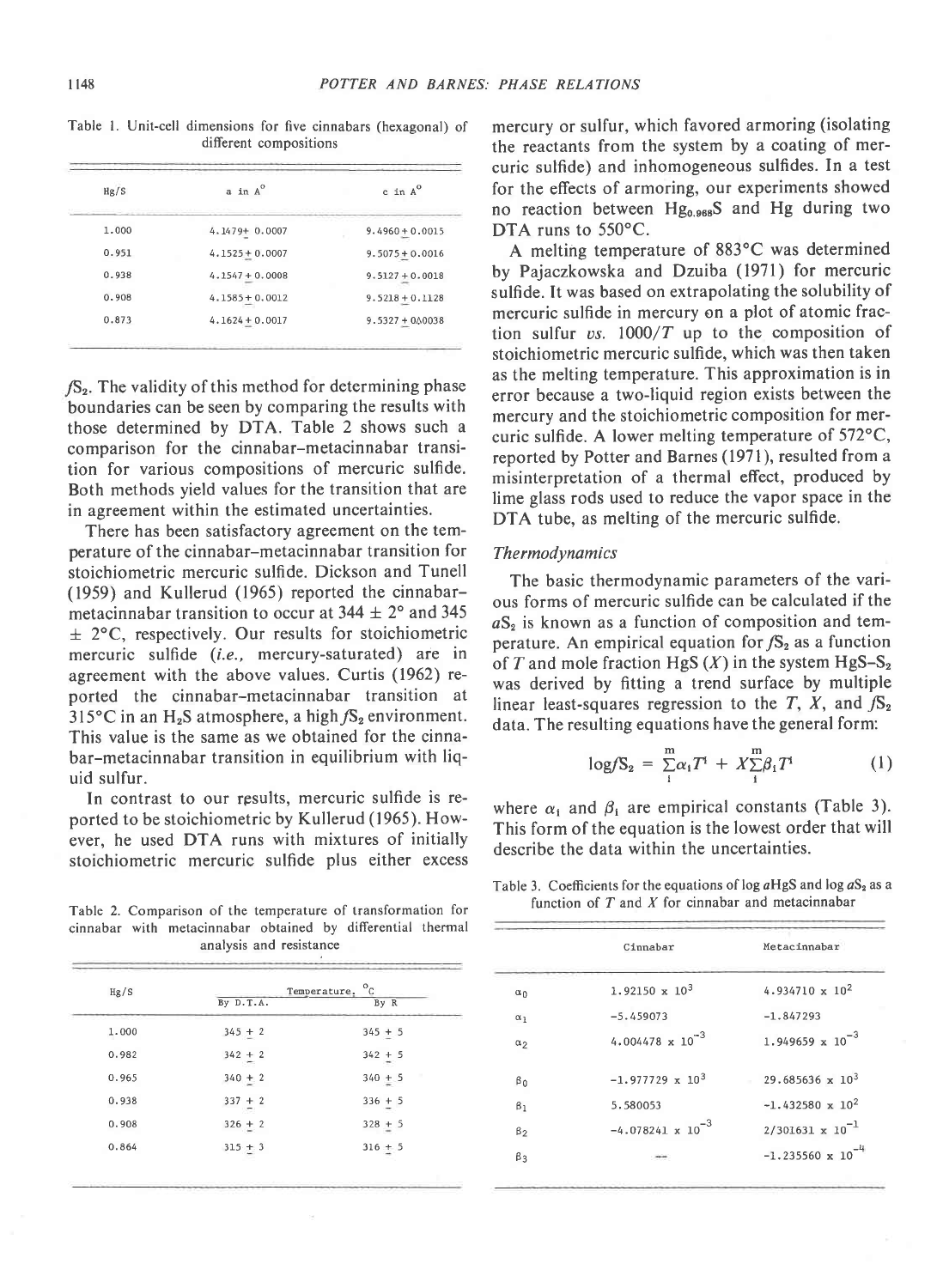In the presence of liquid mercury, the formation of mercuric sulfide in the solid solution may be written

$$
Hg(1) + 1/2 S_2(g) = HgS(s.s.)
$$
 (2)

$$
K = \frac{aHgS}{aHgaS_2^{1/2}}
$$
 (3)

Where the liquid mercury is pure and the solid solution is stoichiometric HgS, as for cinnabar  $+$  mercury, then equation (3) reduces to

$$
K = aS_2^{-1/2} \tag{4}
$$

and

$$
\Delta G_f = 1/2RT \ln aS_2 \tag{5}
$$

If the liquid mercury is pure but the solid solution is not stoichiometric HgS, as for metacinnabar  $+$  mercury, then equation (3) becomes

$$
K = aHgSaS_2^{-1/2} \tag{6}
$$

and

$$
\Delta G_f = RT(1/2 \ln aS_2 - \ln aHgS) \qquad (7)
$$

The standard states used to evaluate the equilibrium constants and free energies are as follows. The standard state for  $S_2$  gas is the pure component at  $T$ with a fugacity of one atm and, thus,  $aS_2 = fS_2$ numerically, although not dimensionally. Hence, equation (1) can be used to calculate  $aS_2$  as a function of  $T$  and  $X$ . The standard state for liquid mercury was taken as the pure liquid at each temperature. The assumption that aHg is unity for liquid mercury is a reasonable approximation up to  $400^{\circ}$ -450 $^{\circ}$ C, due to the very limited solubility of HgS in this phase (Fig. 2). The standard state for mercuric sulfide was chosen

as the pure stoichiometric compound at  $T$  but  $aHgS$ can be taken as unity only if the mercuric sulfide is stoichiometric.

The aHgS of equation (6) can be calculated from the empirical equation (1) for  $fS_2$  as a function of T and  $X$  using the Gibbs-Duhem equation:

$$
\sum X_i \, d\mu_i = 0 \, (T, \, P \text{ constant}) \tag{8}
$$

where  $\mu_1$  is the chemical potential of the i<sup>th</sup> component. Thus, for any phase in the  $HgS-S_2$  system, we can write equation (8) as:

$$
X \, \mathrm{d} \, \log a \, \mathrm{Hg} \, \mathrm{S} + (1 - X) \, \mathrm{d} \, \log a \, \mathrm{S}_2 = 0 \qquad (9)
$$

Differentiating equation (l) and substituting into equation (9) and then integrating from the boundary condition that  $aHgS = 1$  at  $X = 1$  yields the following relationship for log aHgS:

$$
\log aHgS = X \sum_{i}^m \beta_i T^i - \ln X \sum_{i}^m \beta_i T^i - \sum_{i}^m \beta_i T^i
$$
\n(10)

The values generated by these equations can be used to calculate  $\Delta G_R$  using equation (7).

Free energies at temperatures greater than  $400^{\circ}$ -450'C are difficult to calculate for two reasons. The first is that  $aHg$  can no longer be assumed to be unity, due to the significant dissolution of HgS in liquid mercury at temperatures greater than  $400^{\circ}$ C. Secondly, at temperatures greater than 380°C significant amounts of HgS(g) are present (Goldfinger and Jeunehomme, 1963), which invalidates the assumption used to calculate the  $\mathcal{S}_2$ , *i.e.*, that Hg(g) and  $S_2(g)$  were the dominant species in the gas. This effect is reflected in Figure 4 where, at temperatures greater

Table 4. Comparison of experimental thermodynamic parameters with the available data from the literature. Cn = cinnabar and mcn = metacinnabar

| Reference                           | $\triangle^{G^O}_{-f}$ , 298 cn<br>kca1/mol | $\Delta H_{-f, 298 \text{ cm}}^{\circ}$<br>kcal | $\frac{\Delta \rm{H}^O}{2}$ 298 of vaporization<br>for cn<br>kca1 | $\Delta \underline{G}^{\circ}_{f, 298 \text{ men}}$<br>kcal | $\frac{\Delta H^{\circ}}{f}$ , 298 mcn<br>kcal |
|-------------------------------------|---------------------------------------------|-------------------------------------------------|-------------------------------------------------------------------|-------------------------------------------------------------|------------------------------------------------|
| This study                          |                                             | $-11.9 + 0.5 -13.7 + 0.5$                       | $87.6 + 1$                                                        | $-11.3 + 0.8$                                               | $-12.65 + 0.8$                                 |
| Mitchell and Munir (1970)           | $-11.7 + 1.5$                               | $-13.5 + 1.5$                                   | $87.4 + 1.5$                                                      | $\overline{a}$                                              | $-$                                            |
| Goldfinger and Jeunehomme (1963)    | $-12.0 + 0.5$ $-13.8 + 0.5$                 |                                                 | $87.7 + 1.0$                                                      | ÷                                                           | $-$                                            |
| Treadwell and Schaufelberger (1946) |                                             | $-12.2 + 1.0 -14.0 + 1.0$                       | $87.9 + 2.0$                                                      | $-11.8 + 1.0$                                               | $-13.2 + 1.0$                                  |
| Rinse (1928)                        |                                             | $-12.2 + 1.0 -14.0 + 1.0$                       | $87.9 + 2.0$                                                      | $-11.6 + 1.0$                                               | $-13.0 + 1.0$                                  |
|                                     |                                             |                                                 |                                                                   |                                                             |                                                |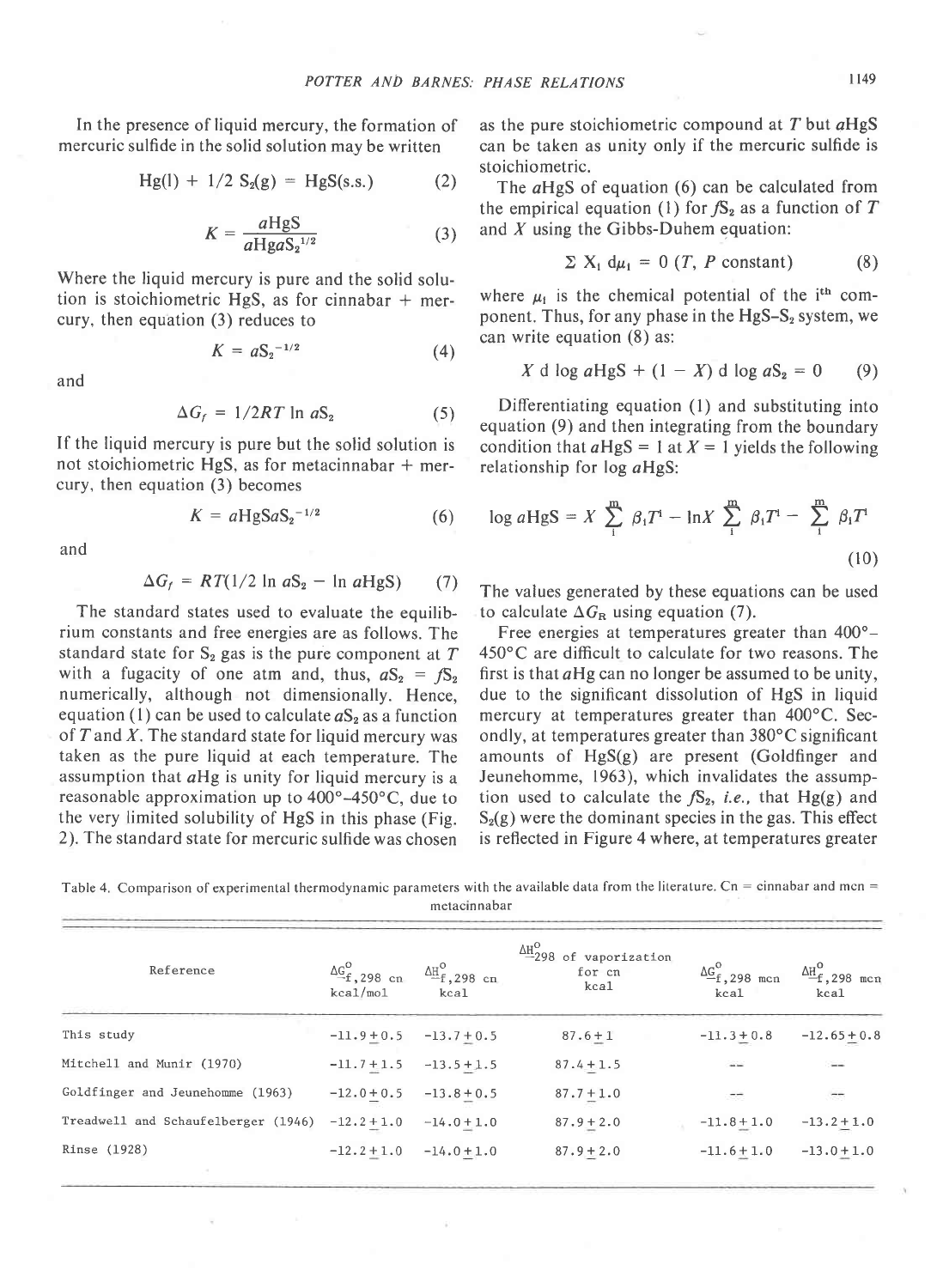

Fig. 7. Measured densities of cinnabar (diamonds) for various Hg:S ratios compared with three calculated defect models; all interstitial sulfur, l: I interstitial sulfur and mercurv vacancies. and all mercury vacancies.

Table 5. Properties of hypercinnabar

| Stability                                            | Table 1 and Figure 5               |
|------------------------------------------------------|------------------------------------|
| Cell constants <sup>*</sup> (hexagonal)              | $a = 7.01\pm0.3$ $c = 14.13\pm.07$ |
| Density measured                                     | 7.43                               |
| Density calculated <sup>*</sup>                      | 7.54                               |
| $z^*$                                                | 12                                 |
| Cleavage <sup>*,**</sup>                             | None observed                      |
| Fracture <sup>*,**</sup>                             | Subconchoidal to uneven            |
| $\text{Color}^{\star,\star\star}$                    | Black with purple cast             |
| Luster*,**                                           | Adamantine                         |
| Streak <sup>*,**</sup>                               | Dark black purple                  |
| Moh's hardness <sup>*</sup> '**                      | 3                                  |
| Color in reflected<br>light in air                   | Greyish white                      |
| Color in reflected<br>light in ${oi1}$ <sup>**</sup> | Brownish grey                      |
| Reflectance at 540 nm                                | 25%                                |
| Bireflectance                                        | Not present                        |
| Anisotropy <sup>*,**</sup>                           | Distinct in oil                    |
| VHN $(25)$ <sup>**</sup>                             | 51.5±8.0                           |
| Polishing hardness                                   | < metacinnabar, > cinnabar         |
| Quench properties                                    | Not quenchable in pure system      |
|                                                      |                                    |

\*Measured on synthetic material

Measured on natural material containing iron.

than 400°C, there is significant curvature to the univariant curve between HgS and Hg(l).

However, from the data on temperature and  $K$ , the  $\Delta H^{\circ}$ (transition) for cinnabar-metacinnabar and metacinnabar-hypercinnabar can be calculated. The general equation for the formation of a mercuric sulfide is:

$$
(2 - 2x)Hg(1) + S_2(g) = 2Hg_{1-x}S(s)
$$

where x varies from 0.000 to 0.136. The  $\Delta H_R^0$  for the above equation can be calculated from the following:

$$
\Delta H_{\rm R}^{\rm o} = -R(\text{d} \ln K/\text{d}(1/T))
$$

If it is assumed that  $\Delta H_R^0$  is constant over the temperature range of the transition and for the small range of  $x$  indicated, the above equation yields:

$$
\Delta H_{\rm R}^{\rm o}(\text{cal/mol}) = 4.5758[(\log K_{T_2} - \log K_{T_1})
$$

$$
/(1/T_1 - 1/T_2)]
$$

 $\Delta H_{\rm R}^{\rm o}$  for each phase was calculated at the transition temperature from smoothed data over a limited temperature range  $(5^{\circ}C)$  where composition of the solid and the vapor is essentially constant. Once  $\Delta H_{\rm R}^{\rm o}$  for each polymorph of the appropriate composition has been calculated, the  $\Delta H^{\circ}$ (transition) for each polymorphic transition can be calculated for each composition from the following relations:

 $\Delta H^{\circ}$ (transition cn-mcn) =  $\Delta H^{\circ}_{\text{R}}$ (mcn) -  $\Delta H^{\circ}_{\text{R}}$ (cn)  $\Delta H^{\circ}$ (transition mcn-hcn) =  $\Delta H^{\circ}_{\text{R}}(\text{hcn}) - \Delta H^{\circ}_{\text{R}}(\text{mcn})$  $\Delta H^{\circ}$ (transition mcn-hcn) =  $\Delta H^{\circ}_{\text{R}}$ (hcn) -  $\Delta H^{\circ}_{\text{R}}$ (mcn)

The resulting  $\Delta H^0$ (transition) for cinnabar-metacinnabar and metacinnabar-hypercinnabar transitions (mercury-saturated,  $x = 0$ ) are 1050  $\pm$  400 and 500  $\pm$ 600 calories/mol, respectively.

The only  $\Delta H^{\circ}$ (transition) that had been previously determined directly was that of cinnabar-metacinnabar transition, and the value of 950 calories/mol (Kapustinskii and Chentsova, l94l ) is in good agreement with the value,  $1050 \pm 400$  calories/mol, determined in this study.

Using the calculated  $\Delta H^{\circ}$ (transition), the cinnabar data, and the entropy data from Mills (1974), the  $\Delta G_{\rm f,298}^{\rm o}$  and  $\Delta H_{\rm f,298}^{\rm o}$  were calculated. These calculated values are compared with other values from the literature in Table 4.

# Defect models for mercuric sulfide

Three possible models, vacancies in mercury sites, interstitial sulfur, and a coupled substitution of one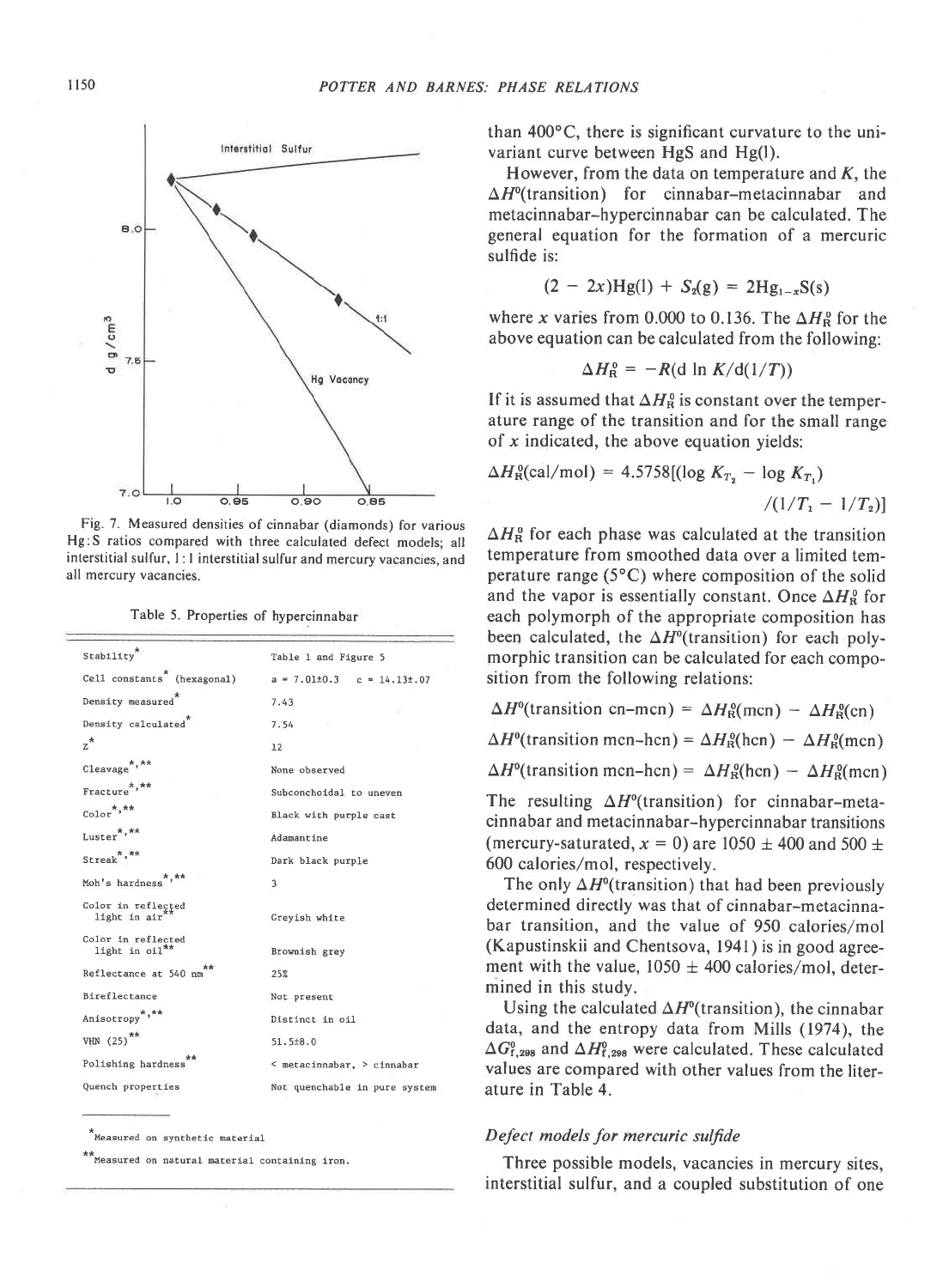vacancy for each interstitial sulfur, were evaluated for cinnabar using a density-composition diagram (Fig: 7). The experimentally-measured densities were found to correspond to a coupled model of one interstitial sulfur for each vacancy in a mercury site. The charge balance would then be satisfied either by  $S^{2+}$  in the  $Hg^{2+}$  site or by an interstitial S atom forming a disulfide group. Either mechanism is possible, although the very similar size of the  $S^{2+}$  and  $Hg^{2+}$ makes this mechanism attractive. Similar mechanisms are proposed for the other forms of mercuric sulfide, although density data are lacking to confirm this hypothesis.

### $Hyperc$ innabar—a new mineral<sup>2</sup>

Studies by reflected-light microscopy of metacinnabar from the Mount Diablo Mine, California, revealed within it a second mineral similar in color and texture but anisotropic. Subsequent X-ray studies demonstrated that this material was the high-temperature polymorph of mercuric sulfide, here named hypercinnabar. The properties (Table 5) of hypercinnabar were determined on both synthetic and natural specimens. Electron microprobe analyses of natural material (using synthetic mercuric sulfide standards) confirmed the hypercinnabar to be metaldeficient, in agreement with compositions determined by synthesis in the binary system. Iron was also present in the natural hypercinnabar ( $Hg_{0.91}Fe_{0.07}S$ ) in solid solution. Pure hypercinnabar is not quenchable in the binary system, but can be quenched if doped with oxygen. The presence of trace quantities of oxygen in the natural material could not be confirmed with the electron microprobe.

# **Conclusions**

Mercuric sulfide is a non-stoichiometric compound and deviation from stoichiometry significantly affects the transition temperatures between the various "polymorphs." The physical properties, as well as the thermodynamic parameters, are dependent on the composition of the mercuric sulfide. The term "polymorphism," as currently used by many, implies an isocompositional transition. Because the transitions cinnabar-metacinnabar-hypercinnabar generally require compositional changes, the question arises as to whether or not these should be called polymorphic transitions.

### Acknowledgments

This research was supported by the U.S. Army Research Office under contract DAHC04-69-C-0043 and by the Ore Deposits Research Section of The Pennsylvania State University. The senior author held a National Defense Education Act Fellowship during the major portion of this study.

We are endebted to Gary Decker for his pilot studies on the resistance technique and to Nabil Zaki fot pointing out our early misconception concerning the melting relations. The manuscript has benefited from reviews by C. L. Christ, Gerald K. Czamanske, and Paul B. Barton, Jr., all of the U.S. Geological Survey.

### References

- Barnes, H. L. and S. D. Scott (1966) Stoichiometry of sulfide minerals (abstr.). Econ. Geol., 6l, 1297.
- Barton, P. B., Jr. and B. J. Skinner (1967) Sulfide mineral stabilities. In H. L. Barnes, Ed., Geochemistry of Hydrothermal Ore Deposits. Holt, Rinehart and Winston, New York.
- Curtis, O. L., Jr. (1962) Effect of a phase transformation on the vapor phase growth of single crystal HgS. J. Appl. Phys. 33, 246t-2463.
- Detry, D., J. Drowart, P. Goldfinger, H. Keller and H. Rickert (1964) Zur Thermodynamik von Schwefeldampf, Massenspektrometrische Untersuchen mit der Elektrochemischen Knudsen-Zelle. Zeits. Phys. Chem., 55, 314-319.
- Dickson, F. W. and G. Tunell (1959) The stability relations of cinnabar and metacinnabar. Am. Mineral.,  $44$ ,  $471-487$ .
- Glistenko, N. I. (1936) The study of a topochemical reaction. Colloid J. (USSR), 2, 249-254.
- Goldfinger, P. and M. Jeunehomme (1963) Mass spectrometric and Knudsen-cell vaporization studies of group 28-68 compounds. Trans. Faraday Soc., 59, 2851-286'1.
- Hunt, G. R., J. W. Salisbury and C. J. Lenhoff (1971) Visible and near-infrared spectra of minerals and rocks: IV. Sulfides and sulphates. Mod. Geol., 3, 1-14.
- Kapustinskii, A. F. and L. G. Chentsova (l94l) Heats of transformation in the system of wurtzite-sphalerite and cinnabar-metacinnabar. Compt. Rend. Acad. Sci. USSR, 30, 489-490.
- Kullerud, G. (1965) The mercury-sulfur system. Carnegie Inst. lVash. Year Book,64, 193-195.
- (1971) Experimental techniques in dry sulfide research. In G. C. Ulmer, Ed., Research Techniques for High Pressure and High Temperature. Springer-Verlag, New York.
- Mikolaechuk; A. G. and Ya. L Dutchak (1965) A new modification of mercuric sulfide. Min. Sbornik L'vov Gos. Univ., 19, 368-372.
- Mills, K. C. (1974) Thermodynamic Data for Inorganic Sulphides, Selenides, and Tellurides. Butterworths, London.
- Mitchell, M. J. and Z. A. Munir (1970) Studies on the sublimation of llB-VlA compounds. III. Equilibration and free surface pressures and enthalpies of sublimation of red mercury sulfide (cinnabar). High Temp. Sci., 2, 265-273.
- Pajaczkowska, A. and E. Z. Dzuiba (1971) The solubility of HgS, HgSe and HgTe in Hg. J. Crystal Growth, 11, 21-24.
- Potter, R. W., II and H. L. Barnes (1971) Mercuric sulfide stoichiometry and phase relations (abstr.). Geol. Soc. Am. Abstracts with Programs, 3, 674.
- Protodyakonova, Z.M., T. S. Timofeeva and V. P. Fedorchuk (1971) Mercury sulfide modifications in the Central Asia mercury-antimony deposits. Zap. Vses Mineral. Obshch., 100, 731-738.

<sup>&</sup>lt;sup>2</sup> Approved by the Commission on New Minerals and Mineral Names, International Mineralogical Association.